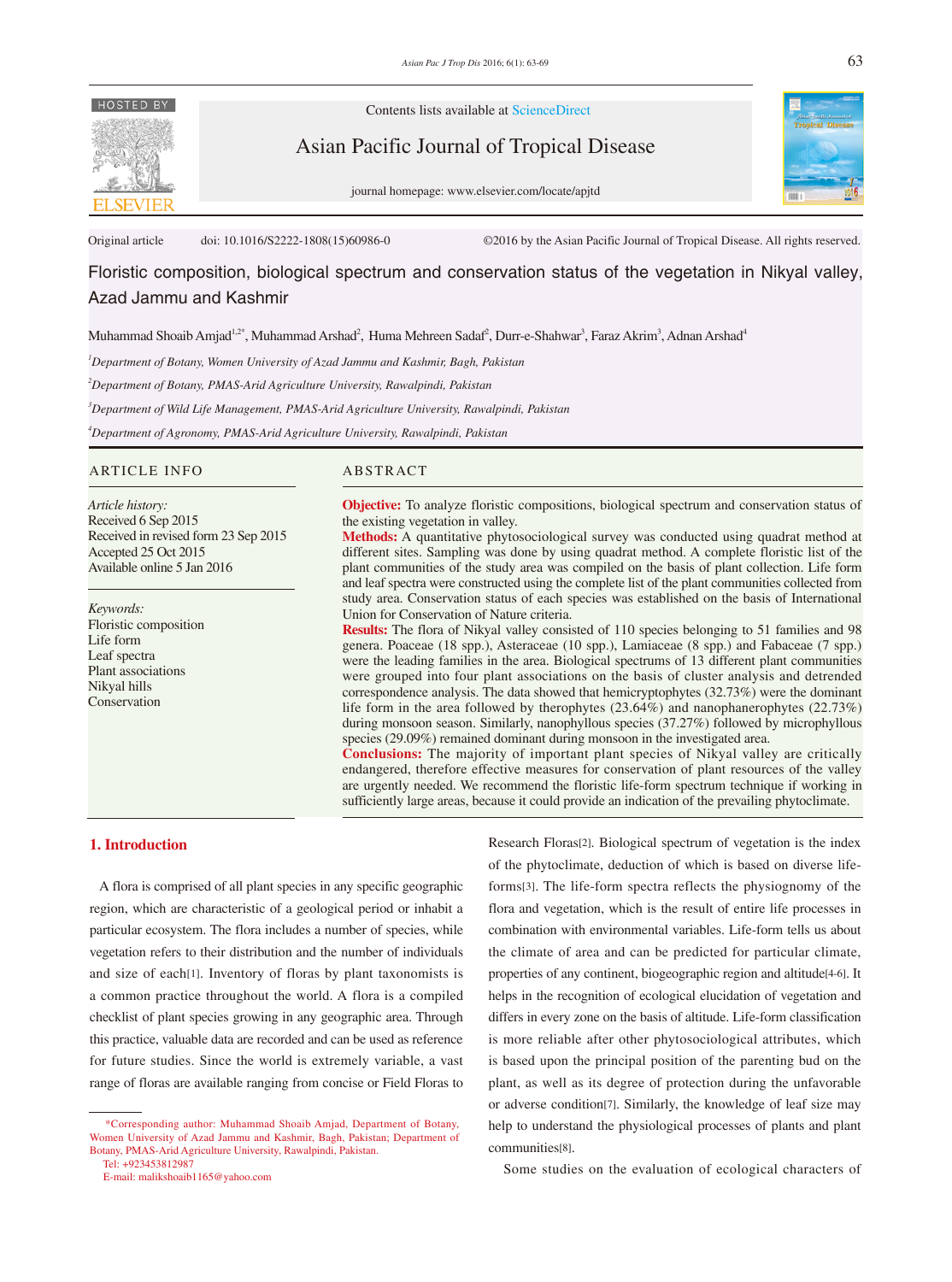vegetation have been done by different scientists in various parts of the world including Pakistan[9-18]. Few studies have been done on these aspects in Azad Jammu and Kashmir[19-23]. In view of the above applications of Raunkiaerian concepts, an attempt was made to ascertain the variation of life-form and leaf size spectra of four plant associations in various climatic zones of Nikyal valley. The second main objective was to elucidate the relationship between vegetation and an elevation role of anthropogenic activities and environmental factors on the observed trends. The third main objective was to forecast the conservations status of economically important flora. The findings of the present study might help ecologists, ethno botanists and conservationists to work for the development of area.

### **2. Materials and methods**

# *2.1. Study area*

 Nikyal hills are located in Kotli District, Azad Jammu and Kashmir at an altitude of 1 500–1 900 m. They are located in 30 km away from Kotli towards north. The investigated area lies within longitude 74°04' to 74°10' E and latitude 33°26' to 33°29' N. It is surrounded by Kotli on south, on western side by Tatapani, on northern side by Mender and on east by Pir-Panjal (Figure 1).





 The climate of Nikyal valley is of sub-tropical humid type with average annual rainfall of 95.60 mm. The maximum rainfall occurs during July amounting to 251.52 mm, while least rainfall occurs during November amounting to 14.44 mm. The hottest two months of the year are June and July, with mean daily maximum temperature of 37.69 °C and 34.82 °C respectively and minimum temperature of 23.61 °C and 23.62 °C respectively, while the coldest two months of year were December and January, with mean maximum temperature of 19.99 °C and 18.09 °C respectively and minimum temperature of 5.49 °C and 4.41 °C respectively. The average maximum and minimum relative humidity received by the area is 79.64% and 30.82% respectively[24].

# *2.2. Methodology*

 The investigated area was divided into 13 plant communities on the basis of altitude and physiognomic difference. These communities were grouped into four plant associations on the basis of cluster analysis and detrended correspondence analysis. The plants which were collected during sampling were dried carefully and mounted on herbarium sheet. They were identified by Nasir and Ali[25] and Ali and Qaisar[26].

 Life-form showed the climate of an area. Plants were classified into different life-form classes according to Raunkiaer[7] and Mueller-Dombois and Ellenberg[27]. The knowledge of leaf size helps us understand the physiological process of plants and plant communities and also can be used full in classifying the associations of plants. Plants were divided into (A) leptophyll  $(25 \text{ mm}^2)$ , (B) nanophyll  $(225 \text{ mm}^2)$ , (C) microphyll  $(2025 \text{ mm}^2)$  and (D) mesophyll  $(18225 \text{ mm}^2)$ mm<sup>2</sup>). For this estimation in the area, Raunkiaer diagram was used. Based on the data derived from the ecological evaluatation and local people perception, conservations status of medicinal and other useful plants were ascertained according to International Union for Conservation of Nature categorization[28]. The survey was done during monsoon, 2012. The area ranged between 1500 and 1900 m from the mean sea level.

### **3. Results**

### *3.1. Floristic composition*

 The flora of Nikyal valley consisted of 110 plant species which belonged to 51 families as recorded during July 2012 to June 2013. Poaceae was dominated in the investigated area having 18 species which was followed by Asteraceae, Lamiaceae and Fabaceae with 10, 8 and 7 species respectively. Cyperaceae and Rosaceae had 5 species each. Acanthaceae, Euphorbiaceae, Malvaceae and Polygonaceae had 3 species each. Convolvulaceae, Rubiaceae and Solanaceae had 2 species each. Remaining 38 families had a single species (Table 1).

# *3.2. Life-form spectra*

The biological spectrum was tested based on the life-form.

### *3.2.1. Olea-Pinus-Themeda association*

 This association was harboured at an altitude of 1540–1655 m. Therophytes were the dominant components (20, 35.71%), followed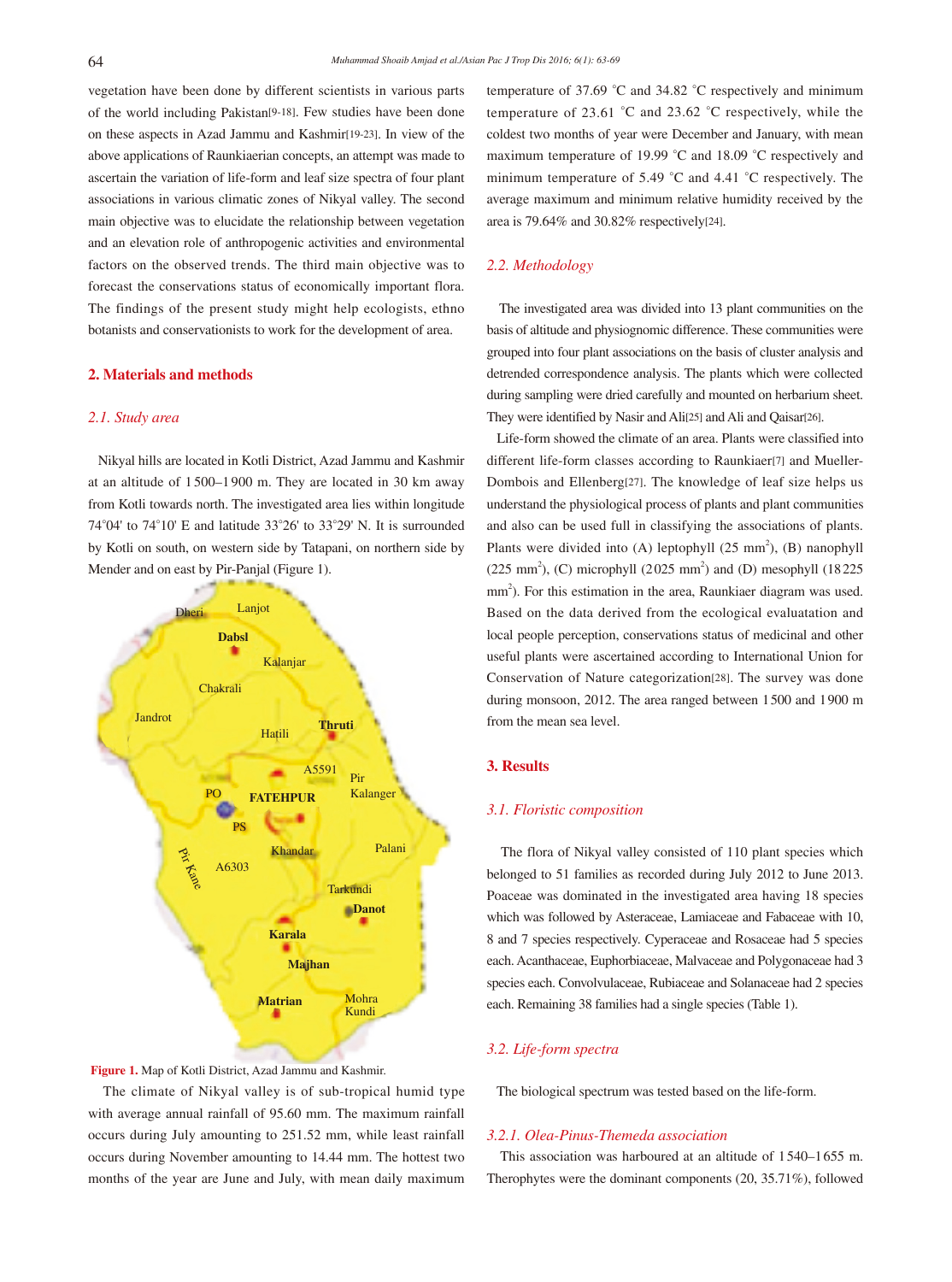# **Table 1**

Life-form and leaf spectra of vegetation in Nikyal valley, Kotli District, Azad Jammu and Kashmir.

| Family name     | Species name                               | Habit | Life-form | Leaf spectra | <b>Conservation status</b> |
|-----------------|--------------------------------------------|-------|-----------|--------------|----------------------------|
| Acanthaceae     | Dicliptera roxburghiana Nees               | Herb  | Th        | Mi           | <b>NT</b>                  |
|                 | Justicia procumbens L.                     | Herb  | Th        | N            | NT                         |
|                 | Rhus cotinus L.                            | Shrub | Np        | Mi           | $\rm{NT}$                  |
| Adiantaceae     | Adiantum venustum D. Don                   | Herb  | ${\bf G}$ | $\mathbf L$  | E                          |
| Amaranthaceae   | Achyranthes aspera Wall.                   | Herb  | Th        | Mi           | CE                         |
| Apiaceae        | Bupleurum flacatum                         | Herb  | $\rm H$   | Mi           | $\mathbf E$                |
| Apocynaceae     | Nerium indicum Mill                        | Shrub | Np        | Mi           | E                          |
| Araceae         | Arisaema jacquemontii Blume                | Herb  | G         | Me           | E                          |
| Araliaceae      | Hedra nepalensis K. Koch                   | Herb  | Li        | Mi           | E                          |
| Asteraceae      | Achillea millefolium L.                    | Herb  | H         | L            | CE                         |
|                 | Bidens biternata (Lour.) Merr. and Sherf.  | Herb  | H         | ${\bf N}$    | V                          |
|                 | Anaphalis margaritacea (L.) Bth.           | Herb  | H         | Mi           | $\rm CE$                   |
|                 | Conyza canadensis L.                       | Herb  | Th        | N            | <b>CE</b>                  |
|                 | Conyza ambigua Hook & Arn                  | Herb  | Th        | ${\bf N}$    | CE                         |
|                 | Gerbera gossypina (Royle)                  | Herb  | Th        | Mi           | $\mathbf V$                |
|                 | Sonchus arvensis L.                        | Herb  | Th        | ${\bf N}$    | CE                         |
|                 | Sonchus asper Hill                         | Herb  | Th        | ${\bf N}$    | $\mathbf E$                |
|                 | Taraxacum officinale Weber                 | Herb  | H         | ${\bf N}$    | $\mathbf V$                |
|                 | Tussilogo farfara L.                       | Herb  | Th        | Me           | <b>CE</b>                  |
| Balsaminaceae   | Impatiens edgeworthii H.K.f                | Herb  | Th        | L            | <b>CE</b>                  |
| Berberidaceae   | Berberis lycium Royle                      | Shrub | Np        | $\mathbf N$  | $\rm{NT}$                  |
| Boraginaceae    | Cynoglossum lanceolatum Forssk             | Herb  | $\rm H$   | ${\bf N}$    | $\rm{NT}$                  |
| Buxaceae        | Sarcococca saligna (D. Don) Muel           | Shrub | Np        | Mi           | CE                         |
| Caprifoliaceae  | Viburnum grandiflorum Wallich ex DC        | Herb  | Np        | Me           | NT                         |
| Commelinaceae   | Commelina benghalensis Linn., Sp. Pl.      | Herb  | Th        | Mi           | E                          |
| Convolvulaceae  | Ipomoea purpurea                           | Herb  | Li        | Mi           | E                          |
|                 | Ipomoea cordata                            | Herb  | Li        | Mi           | E                          |
| Crassulaceae    | Bryophyllum pinnatum Kurz                  | Herb  | Th        | Me           | E                          |
| Cyperaceae      | Cyperus difformis L.                       | Herb  | ${\bf G}$ | ${\bf N}$    | <b>CE</b>                  |
|                 | Cyperus niveus Retz                        | Herb  | ${\bf G}$ | L            | $\mathbf V$                |
|                 | Cyperus rotundus L.                        | Herb  | G         | $\mathbf N$  | $\mathbf V$                |
|                 | Cyperus globosus Forssk.                   | Herb  | G         | L            | <b>CE</b>                  |
|                 | Eriophorum comosum Wall                    | Herb  | G         | Mi           | $\mathbf V$                |
| Dryopteridaceae | Dryopteris stewartii Fress                 | Herb  | ${\bf G}$ | ${\bf N}$    | E                          |
| Elaeagnaceae    | Elaeagnus parvifolia Wall. ex Royle        | Herb  | Np        | Mi           | E                          |
| Euphorbiaceae   | Euphorbia helioscopia L.                   | Herb  | Th        | $\mathbf N$  | E                          |
|                 | Euphorbia prostrata Ait                    | Herb  | $\rm H$   | L            | E                          |
|                 | Euphorbia wallichii Hook f.                | Herb  | H         | ${\bf N}$    | $\mathbf V$                |
| Fabaceae        | Lespedeza juncea (L.f.) Pers.              | Herb  | Th        | L            | $\mathbf V$                |
|                 | Medicago denticulata Willd                 | Herb  | Th        | L            | <b>CE</b>                  |
|                 | <i>Indigofera heterantha</i> Wall.         | Herb  | Np        | Ν            | NT                         |
|                 | Melilotus indicus (L.) All.                | Herb  | Th        | Mi           | $\rm{NT}$                  |
|                 | Rhynchosia hirta                           | Shrub | Np        | Mi           | $\rm CE$                   |
|                 | Trifolium repens L.                        | Herb  | $\,$ H    | Mi           | $\rm CE$                   |
|                 | Quercus dlatata Lind                       | Tree  | Mp        | Mi           | NT                         |
| Geraniaceae     | Geranium rotundifolium L.                  | Herb  | Th        | N            | NT                         |
| Hypericaceae    | Hypericum perforatum L.                    | Herb  | Th        | ${\bf N}$    | $\rm CE$                   |
| Juncaceae       | Juncus serotinus Clarke                    | Herb  | ${\bf G}$ | ${\rm N}$    | $\mathbf E$                |
| Lamiaceae       | Ajuga bracteosa Wallich                    | Herb  | Ch        | Mi           | $\mathbf E$                |
|                 | Colebrookia oppositifolia Sm.              | Shrub | Np        | Mi           | $\ensuremath{\mathbf{V}}$  |
|                 | Micromeria biflora (Ham) Bth               | Herb  | Th        | L            | NT                         |
|                 | Otostegia limbata (Bth) Boiss              | Shrub | Np        | L            | $\rm CE$                   |
|                 | Plectranthus rugosus Wall.                 | Shrub | Np        | $\mathbf L$  | $\ensuremath{\text{V}}$    |
|                 | Prunella vulgaris L.                       | Herb  | G         | ${\bf N}$    | $\mathbf E$                |
|                 | Rabdopsia rugosa (Wall. ex Benth.) H. Hara | Shrub | Np        | ${\bf N}$    | NT                         |
|                 | Scutellaria linearis Benth                 | Herb  | H         | N            | NT                         |
| Loranthaceae    | Loranthus pulverulentus Wall. in Roxb      | Shrub | Np        | Me           | $\mathbf E$                |
| Lythraceae      | Woodfordia floribunda Salisb               | Shrub | Np        | ${\bf N}$    | $\ensuremath{\mathbf{V}}$  |
| Malvaceae       | Grewia villosa Willd                       | Shrub | Np        | Me           | $\rm CE$                   |
|                 | Malvastrum coromandelianum L.              | Herb  | Th        | Mi           | NT                         |
|                 | Malva parviflora L.                        | Herb  | H         | Mi           | $\rm CE$                   |
| Moraceae        | Ficus palmata Forssk                       | Shrub | Np        | Me           | $\mathbf E$                |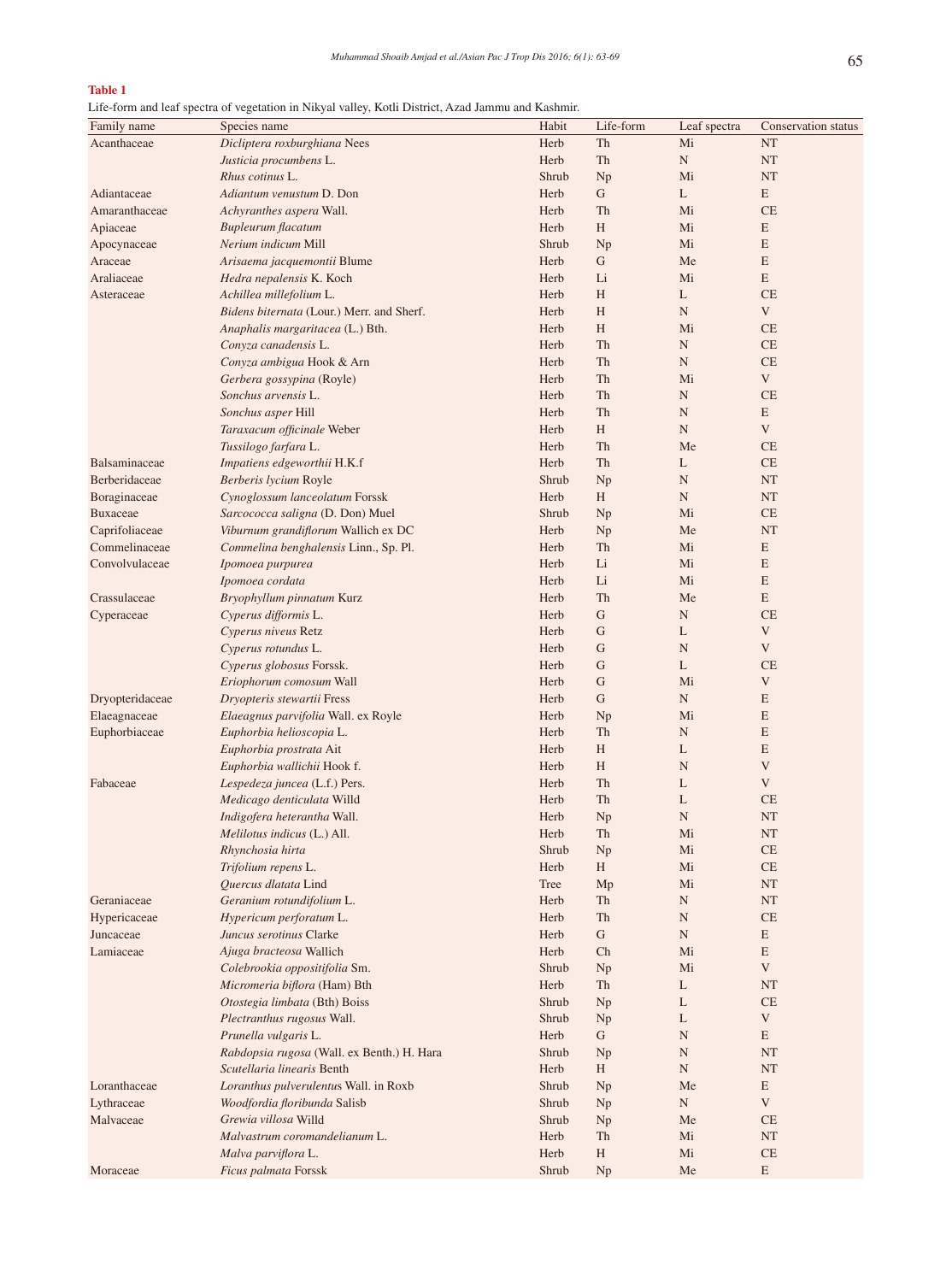### **Table 1 (***continued***)**

| Family name   | Species name                                | Habit | Life-form      | Leaf spectra | Conservation status |
|---------------|---------------------------------------------|-------|----------------|--------------|---------------------|
| Myrsinaceae   | Myrsine africana L.                         | Shrub | Np             | N            | NT                  |
| Oleaceae      | Olea ferruginea Royle                       | Tree  | Mp             | $\mathbf N$  | NT                  |
| Onagraceae    | Oenothera rosea (L). Her                    | Herb  | H              | $\mathbf N$  | E                   |
| Oxalidaceae   | Oxalis corniculata L.                       | Herb  | H              | N            | NT                  |
| Pinaceae      | Pinus roxburghii Sargent                    | Tree  | Mp             | L            | NT                  |
| Poaceae       | Agrostis canina auct                        | Herb  | H              | L            | CE                  |
|               | Andropogon gerardii Vitman                  | Herb  | H              | L            | E                   |
|               | Aristida adscensionis L.                    | Herb  | H              | L            | V                   |
|               | Imperata cylindrica (L.)                    | Herb  | H              | L            | NT                  |
|               | Brachiaria eruciformis (J. E. Smith) Griseb | Herb  | H              | L            | NT                  |
|               | Brachiaria reptans (L.) Gardner and Hubbard | Herb  | H              | L            | V                   |
|               | Chrysopogon aucheri (Boiss.) Stapf          | Herb  | H              | L            | NT                  |
|               | Cymbopogon jwarancusa (Jones) Schult.       | Herb  | H              | L            | V                   |
|               | Cynodon dactylon (L.) Pers                  | Herb  | H              | L            | NT                  |
|               | Phalaris arundinacea                        | Herb  | H              | L            | V                   |
|               | Dichanthium annulatum (Forssk). Stapf       | Herb  | H              | L            | NT                  |
|               | <i>Eragrostis japonica</i> (Thunb.) Trin.   | Herb  | H              | L            | NT                  |
|               | Heteropogon contortus (L.)                  | Herb  | H              | L            | NT                  |
|               | Poa annua L.                                | Herb  | H              | L            | NT                  |
|               | Saccharum spontaneum L.                     | Herb  | H              | L            | <b>CE</b>           |
|               | Sorghum halepense (L.) Pers                 | Herb  | H              | L            | NT                  |
|               | Setaria viridis var.                        | Herb  | H              | L            | V                   |
|               | Themeda anathera (Hack)                     | Herb  | H              | L            | NT                  |
| Polygonaceae  | Rumex hastatus D. Don                       | Shrub | N <sub>p</sub> | Mi           | E                   |
|               | Rumex nepalensis                            | Herb  | H              | Me           | E                   |
|               | Polygonum aviculare L.                      | Herb  | H              | N.           | CE                  |
| Primulaceae   | Androsace rotundifolia Hardw                | Herb  | H              | $\mathbf N$  | CE                  |
| Pteridaceae   | Pteris cretica L.                           | Herb  | G              | Mi           | V                   |
| Punicaceae    | Punica granatum L.                          | Tree  | Mp             | N            | NT                  |
| Ranunculaceae | Clematis grata Wallich                      | Herb  | Li             | Mi           |                     |
| Ranunculaceae | Ranunculus muricatus L.                     | Herb  | Th             | Mi           | V                   |
| Rhamnaceae    | Ziziphus jujuba Mill                        | Shrub | N <sub>p</sub> | Mi           | CE                  |
| Rosaceae      | Contoneaster acuminatus Linley              | Shrub | N <sub>p</sub> | $\mathbf N$  | E                   |
|               | Prunus persica (L.) Batsch                  | Tree  | Mp             | $\mathbf N$  | V                   |
|               | Rubus fruticosus Wallich.                   | Shrub | N <sub>p</sub> | Mi           | NT                  |
|               | Rubus niveus Wallich                        | Shrub | Np             | $\mathbf N$  | E                   |
|               | <i>Fragaria nubicola</i> Lindl ex Lacaita   | Herb  | Th             | N            | NT                  |
| Rubiaceae     | Galium elegans Wall.                        | Herb  | Th             | N            | NT                  |
|               | Rubia tinctorum L.                          | Herb  | H              | N            | $\mathbf E$         |
| Rutaceae      | Zanthoxylum alatum Roxb.                    | Shrub | Np             | N            | CE                  |
| Sapindaceae   | Dodonaea viscosa (L.) Jacq                  | Shrub | Np             | N            | CЕ                  |
| Saxifragaceae | Bergenia ligulata (Str) Hot                 | Herb  | G              | Mi           | $\!$ $\!$           |
| Solanaceae    | Solanum nigrum L.                           | Herb  | Th             | Mi           | $\!$ $\!$           |
|               | Solanum surattense Burm. f.                 | Herb  | Th             | Mi           | CE                  |
| Urticaceae    | Debregeasia salicifolia (D. Don) Rendle     | Shrub | Np             | N            | E                   |
| Valerianaceae | Valeriana jatamansi Jones                   | Herb  | G              | Mi           | $\rm CE$            |
| Verbenaceae   | Origanum vulgare L.                         | Herb  | $\rm H$        | ${\rm N}$    | $\mathbf V$         |
| Violaceae     | Viola odorata L.                            | Herb  | Th             | N            | $\mathbf V$         |

Mp: Megaphanerophytes; Np: Nanophanerophytes; Th: Therophytes; H: Hemicryptophtes; G: Geophytes; Ch: Chamaeophytes; Li: Linans; L: Leptophylls; N: Nanophylls; Mi: Microphylls; Me: Mesophylls; E: Endangered/Extinct; CE: Critically endangered; NT: Near threatened; V: Vulnerable.

by hemicryptophytes (18, 32.14%), nanophanerophytes (7, 12.50%), geophytes (4, 7.14%), megaphanerophytes (4, 7.14%), liana (2, 3.57%) and chamaephytes (1, 1.78%).

# *3.2.2. Myrsine-Rhus-Quercus association*

 At an altitude of 1 535–1 710 m, *Myrsine-Rhus-Quercus* association was recognized. The association was characterized by hemicryptophytes (22, 30.14%), followed by nanophanerophytes

# (18, 24.66%), therophytes (17, 23.29%), geophytes (9, 12.33%). Linans and megaphanerophytes were (3, 4.11%). Chamaeophytes (1, 1.37%) were the least.

# *3.2.3. Quercus-Rubus-Pinus association*

 This association was harboured at an elevation of 1650–1820 m. Hemicryptophytes (23, 35.39%) were the dominant components of this association, followed by therophytes (14, 21.54%), nanophanerophytes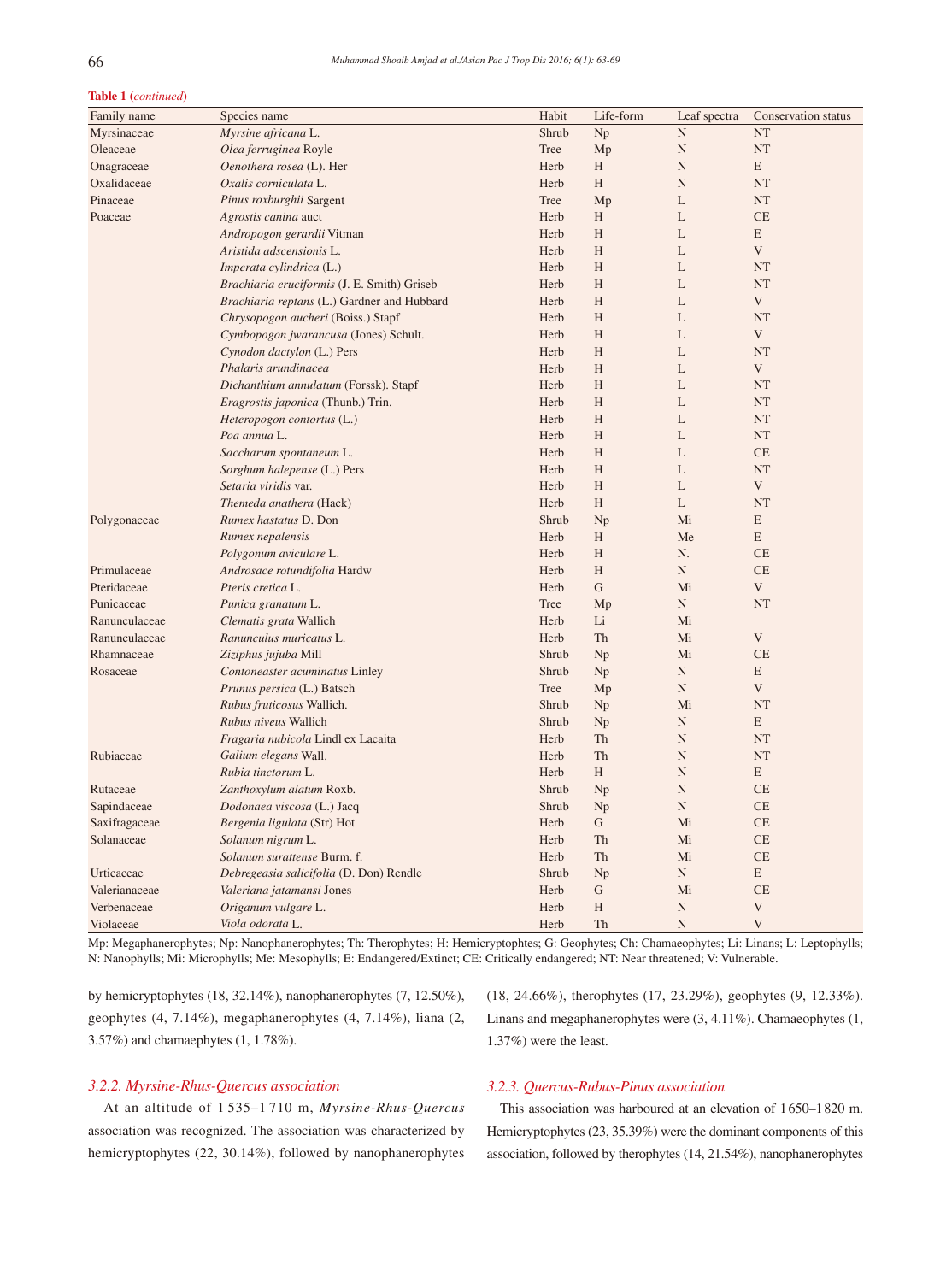(14, 21.54%), megaphanerophytes (3, 4.61%), geophytes (8, 12.31%), linans (2, 3.08%) and chamaeophytes (1, 1.54%).

### *3.2.4. Quercus association*

 At the top of Nikyal valley (altitude: 1 420–1 870 m), *Quercus* association was recognized. Dominant life-form was hemicryptophytes (23, 33.82%), followed by nanophanerophytes (17, 25.00%), therophytes (15, 22.06%), geophytes (7, 10.29%), megaphanerophytes (3, 4.41%), liana (2, 2.94%) and chamaeophytes (1, 1.47%).

 As a whole, Nikyal valley was dominated by hemicryptophytes (36, 32.73%). The hemicryptophtes were followed by therophytes (26, 23.64%), nanophanerophytes (25, 22.37%), megaphanerophytes (5, 4.54%), geophytes (13, 11.82%), linans (6, 5.45%) and chamaeophytes (1, 0.91%).

# *3.3. Leaf spectra*

### *3.3.1. Olea-Pinus-Themeda association*

 This association was reported at an elevation of 1 540–1 655 m. The association was characterized by nanophylls (24, 42.86%) as dominant life-form, followed by microphylls (15, 26.78%) and leptophylls (13, 23.21%). Mesophylls were the least (4, 7.14 %).

# *3.3.2. Myrsine-Rhus-Quercus association*

 This association was recorded at an altitude of 1 535–1 710 m. Nanophylls were the dominant components of this association (29, 39.73%), followed by microphylls (24, 32.88%) and leptophylls (16, 21.92%). Mesophylls were the least (4, 5.48%).

### *3.3.3. Quercus-Rubus-Pinus association*

 *Quercus-Rubus-Pinus* association was recognized at an elevation of 1 650–1 820 m. This association was dominated by nanophylls (27, 41.54%), followed by microphylls (20, 30.77%) and leptophylls (15, 23.08%) respectively. Mesophylls were the least (3, 4.61%).

### *3.3.4. Quercus association*

 At the top of Nikyal valley (altitude: 1 620–1 870 m), *Quercus*  association was harboured. In this association, nanophylls were dominant (25, 36.76%), followed by leptophylls (20, 29.41%), microphylls (16, 23.53%) and mesophylls (7, 10.29%).

 As a whole, Nikyal valley was dominated by nanophylls (41, 37.27%), followed by microphylls (32, 29.09%) and leptophylls (29, 26.36%). Mesophylls were the least (8, 7.27%).

### **4. Discussion**

 Floristic diversity is an indication of vegetation and plant resources of any area. Plant resources of any area are affected by agriculture, intense grazing, local inhabitants, nomads and natural disasters[28]. The floristic list of Kotli hills consisted of 110 species which were distributed among 51 families.

 Poaceae, Asteraceae, Lamiaceae, Fabaceae and Cyperaceae were the families having five or more than five species. Scientists also observed that these families are dominant in some other parts of Azad Kashmir[29,30]. These are also reported as dominant families in Pakistan including Azad Jammu and Kashmir[31]. The results are also in line with Durrani *et al*.[11] and Marwat and Qureshi[32] who also reported these families as dominant in their respective investigated area.

 Some other studies also indicated these families to be the major families in the flora of Pakistan and abroad[25,26,29,30,33-36]. Our findings are supported by them as the families have emerged as the most common families in the present case. The members of these families have wide ecological amplitude and for that reason, they were well represented in variety of habitats. In this present case, the environmental conditions vary from sub-tropical to moist temperate type, so these families were well represented.

 Bilogical spectrum is an important part of vegetation description, ranking ahead to floristic composition[37]. Life-from spectra tell us about the climate of an area. These life-forms vary from zone to zone on the basis of altitude. Raunkiaer reported three types of climates on the earth which includes: phanerophyte in tropics, therophyte in deserts and hemicryptophyte in cold temperate zone[7].

 The life-form spectra of Nikyal valley showed that hemicryptophytic species were dominant followed by therophyte. Similar finding was also reported by Amjad *et al.*[23] in moist temperate part of Pirchanasi hills. Hemicryptophytes are the indicator of temperate zone while the therophytes are the indicator of subtropical zone and disturbed vegetation[23,37,38].

 The climate of the study area varies from sub-tropical to moist temperate type at different altitudes. The reported life-form is a reflection of existing environmental conditions. Nikyal valley is climatically cool at higher altitudes and warm at the base. That is why hemicryptophytes were dominated in *Myrsine-Rhus-Quercus* (1 535–1 710), *Quercus-Rubus-Pinus* (1 650–1 820) and *Quercus* association (1 620–1 870) while the therophytes were dominant in *Olea-Pinus-Themeda* association (1 540–1 655) only. These results are in agreement with Malik *et al*.[39] who reported hemicryptophytes as a dominant life-form at top and therophyte as a dominant life-form at base in Dao Khun. The findings are also in agreement with Amjad *et al.*[23] and Malik[29] who reported hemicryptophytes as dominant life-form, followed by therophytes in moist temperate parts of Pirchanasi, Ganga Choti and Bedorri hills.

 Some researchers considered hemicryptophytes as dominant lifeform in temperate or humid condition[40]. The present findings are also in line with Qadir and Tareen[41] and Shah *et al*.[42] who recorded hemicryptophytes as dominant life-form in temperate zone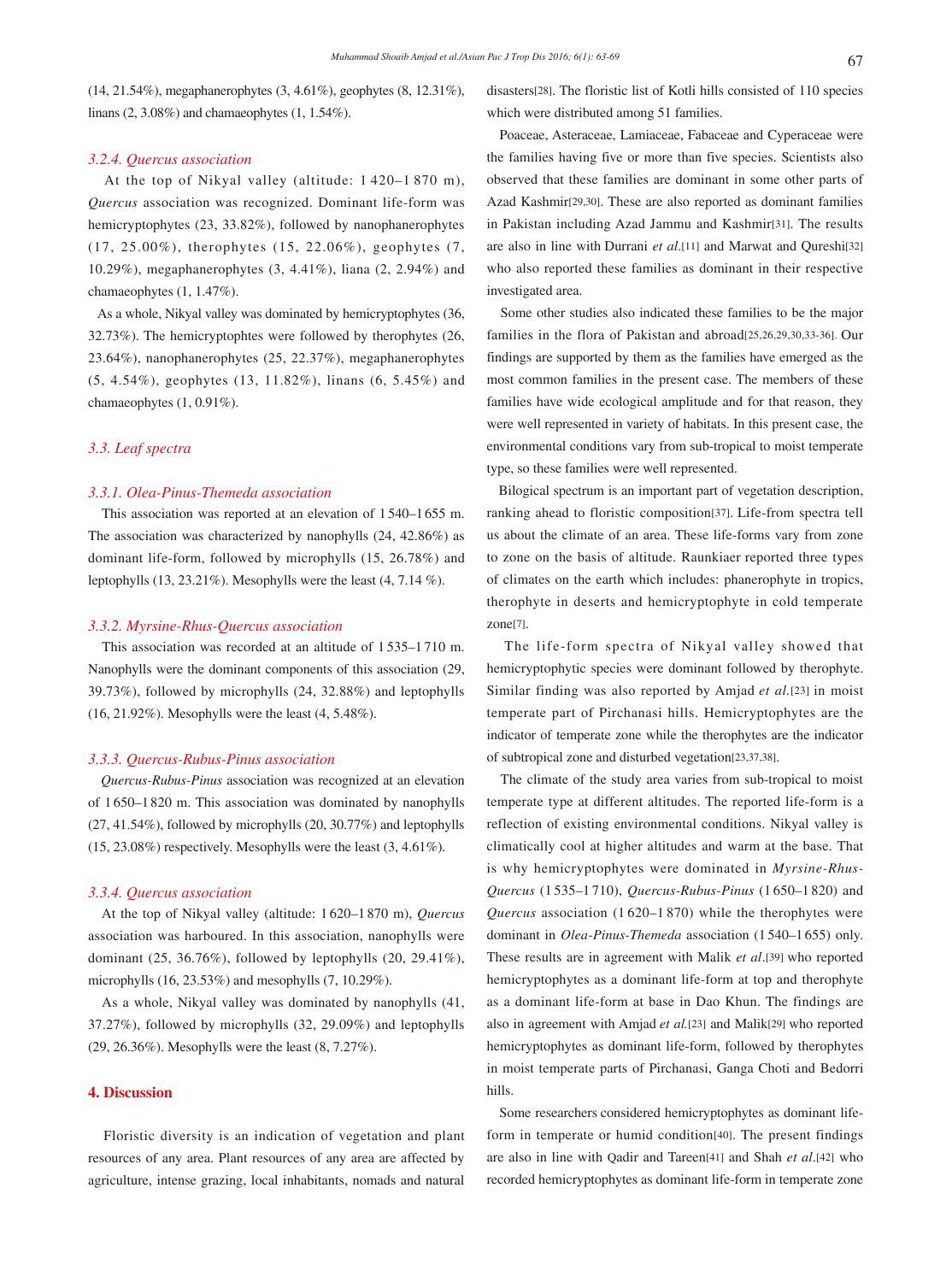of remote area of Pakistan.

 Therophytes are the characteristics of dry climate. Therophytes and phanerophytes were the most dominant indicators of tropical and sub-tropical life-form spectra. The dominance for therophytes over other life-forms in *Olea-Pinus-Themeda* association revealed that it might be a response to the harsh climate and anthropogenic pressure on the flora of Nikyal valley.

 The other possible reason could be the low availability of moisture in the form of rain. Our results, in this regard are agreed with Qureshi *et al.*[2] who reported similar findings from Koont. The dominance of therophytes in almost all the zones might be due to disturbed habitat, deforestation, overgrazing and trampling. Generally, these are dominant in spring and monsoon as they reflect seasonal variation.

 Some researchers reported that in Girbanr and Dabargai hills, therophytes were dominant which was due to unfavorable habitat conditions[43]. Most of the workers reported the similar conclusions[20,22,23]. Our findings also support these findings.

In the investigated area, megaphanerophytes and nanophanerophytes were 4.54% and 22.73% which decreased with altitude. Phanerophyte is the best represented class in open physiognomies[44]. Nikyal valley also has great potential for the increase of phanerophytes but deforestation has decreased the dominancy of tree and shrubs.

 Leaf spectra tells us about the plant associations of a community. Small leaves were present at the base while large leaves were present at high altitude. Smaller leaves are indicators of xeric conditions while larger leaves are indicator of temperate zone. In the investigated area, overall vegetation is dominated by nanophyllous followed by microphyllous and leptophyllous species. Mesophylls were the least in number. Scientists concluded that nanophyllous and microphyllous species were dominant due to temperate conditions[23]. So our findings in this regard agree with them.

 The reduction in leaf size indicates dry and xeric condition. The climate is of sub-tropical type in the plains and temperate type in the upland. Microphyllous elements were dominant in wet climate while xeric habitat supports nanophyllous species. Researchers reported similar trends for the vegetation of Kotli hills[45]. Scientists reported large leaves as dominant of tropical wet forest[46]. Our results are not in agreement with them. Plant habit and root systems are also critical along with leaf size in determining particular zone or climate. Due to the relationship between leaf size and cold or hot climate, leaf size is an adaptive feature of moisture retention. Moisture retention factor is the most important in the areas, where temperature is low and temperature sensitive root decreases water absorption from soil. The soils in mountainous region are generally poor and face great difficulty in absorbing nutrients from soil. Under cold conditions, root also absorbs low moisture and nutrients. The present results are in line with Malik *et al*.[34] who reported high percentage of microphyllous and nanophyllous species in moist temperate part of Ganga Chotti and Bedorri hills. These are also in agreement with Qadir and Tareen who recorded high percentage of microphyllous and nanophyllous in dry temperate climate of Quetta[41].

 The present study is the first floristic study of Nikyal valley and shows the importance of the region in term of plant diversity (low ratios). Species numbers were very high compared to different region of Kotli District. A glimpse on the floristic composition indicates the need to consider the Nikyal valley as a protected area. Although restricted to a small site, our study did not support Raunkiaer's idea of the frequency spectrum as a good descriptor of the life-forms distribution in a certain plant community[7]. The floristic life-form spectrum is recommended if working in sufficiently large areas, when it could provide an indication of the prevailing phytoclimate. The frequency spectrum is not recommended at all, since it was not significantly different from the floristic one and because frequency is not a good estimator of abundance. Further study is needed to quantify the data and suggest plans for the conservation of the area.

### **Conflict of interest statement**

We declare that we have no conflict of interest.

### **References**

- [1] Ali SI. Significance of flora with special reference to Pakistan. *Pak J Bot* 2008; **41**(3): 967-71.
- [2] Qureshi R, Bhatti GR, Shabbir G. Floristic inventory of Pir Mehr Ali Shah Arid Agriculture University research farm at Koont and its surrounding areas. *Pak J Bot* 2011; **43**(3): 1679-84.
- [3] Khan AU, Ahmad F, Sharif F. Rapid ranking method for prioritizing restoration by evaluating human influences on the status of scrub forest: a case study. *Pak J Bot* 2013; **45**(1): 11-6.
- [4] Sarmiento G, Monasterior M. Life form and phenology. In: Bourliere F, editor. *Ecosystems of the world: tropical savannas.* Amsterdam: Elsevier; 1983, p. 79-108.
- [5] Meher-Homji VM. Ecological and taxonomical study of environmental implication of life form spectra from India. *J Ecol Tax Bot* 1961; **2**: 23- 30.
- [6] Danin A. Desert rocks as plant refugia in the Near East. *Bot Rev* 1999; **65**: 93-170.
- [7] Raunkiaer C. *The life forms of plants and statistical plant geograpphy*. Oxford: Clarendon Press; 1934, p. 632.
- [8] Oosting HJ. *Study of plant communities*. 2nd ed. San Francisco: W.H. Freeman and Co. Ltd.; 1956, p. 69-78.
- [9] Gutkowska B, Krowiak M, Łuczaj Ł, Niedźwiedzka J, Oklejewicz K. Floristic notes from the Dynów Foothills (Western Carpathians). *Fragm Florist Geobot Pol* 2002; **9**: 43-7.
- [10] Golluscio RA, Oesterheld M, Aguiar MR. Relationship between